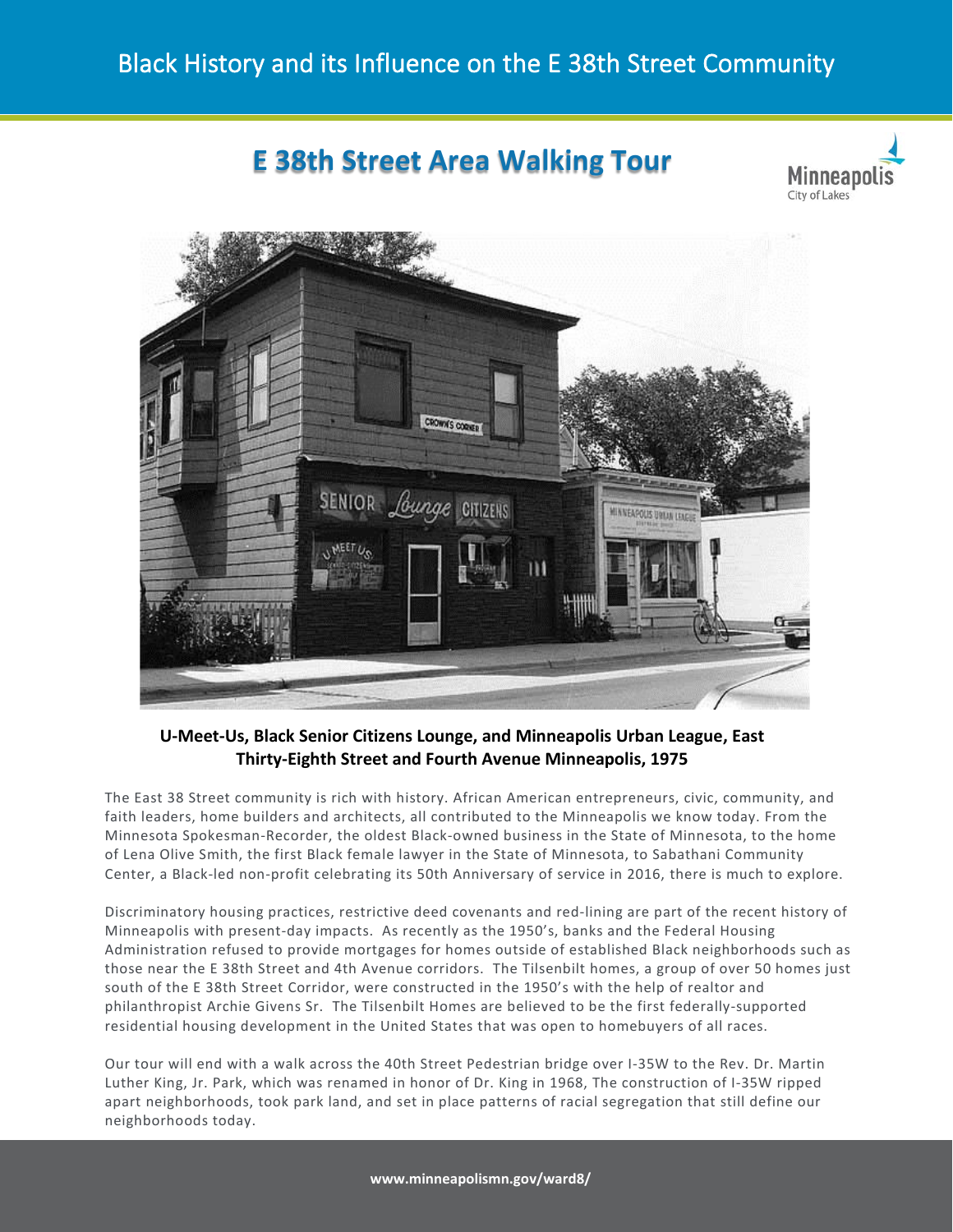# Black History and its Influence on the E 38th Street Community



#### **Greater Sabathani Mission Baptist Church, 3805 3rd Ave S**

Established in 1959, Sabathani, like most Black Baptist churches, was created to fulfill the spiritual needs of a particular community. Greater Sabathani Mission Baptist Church Mass Choir put Twin Cities gospel on the map. Gary Hines, founder of the Sounds of Blackness, was a music minister and the youth choir director for many years. The Church later became known as the Greater Friendship Missionary Baptist Church and moved from this location to 2600 E 38<sup>th</sup> Street in Minneapolis. The Seward Coop Friendship Store, named in honor of the Greater Friendship Missionary Baptist Church, today is located at 3805 3<sup>rd</sup> Avenue South.



#### **Sabathani Community Center, 310 E 38th Street**

Sabathani was founded in 1966 by concerned residents and members of Sabathani Baptist Church. Residents began requesting broader services, creating a place where residents could gather in a welcoming environment, fellowship, build community, conduct business and receive programs and services that would move people forward. Sabathani was founded by African American Minnesotan and has to this day a proud history of supporting Black leadership as well as staffing and services appropriate to people of color. Sabathani settled in the former Bryant Junior High School building in 1979 and celebrates its  $50<sup>th</sup>$  Anniversary in 2016.



#### **Central High School, 3416 Fourth Avenue South**

Central School, organized in 1860, had the oldest lineage of any Minneapolis high school before its closing in 1982. Ten years after opening, Central hit the highest enrollment for high schools in the state. Central has an impressive list of alumni from musician Prince to Mayor Sharon Sayles Belton, actress Ann Sothern, Yankee catcher John Blanchard, Gov. Orville Freeman, real estate developer Archie Givens, Judge Pamela Alexander, and many more. The only remnant of Central High School is the gym built in 1976. Richard R Green Central Park School and Central Gym Park now occupy this site.



### **Hosmer Library, 347 E 36th St \*National Register of Historic Places**

Hosmer Library was built in 1916 during a period of rapid immigration into Minneapolis. At the time it was built, the library was in a sparsely developed Scandinavian neighborhood and one block away from the sincedemolished Central High School. The library was built under the leadership of librarian Gratia Countryman and financed with support from the Carnegie Corporation. The building is in the Collegiate Gothic style, with two granite lion-dogs outside the entrance. In 1969, reflecting the changing composition of the neighborhood, an African American reading room was dedicated in Hosmer to serve patrons.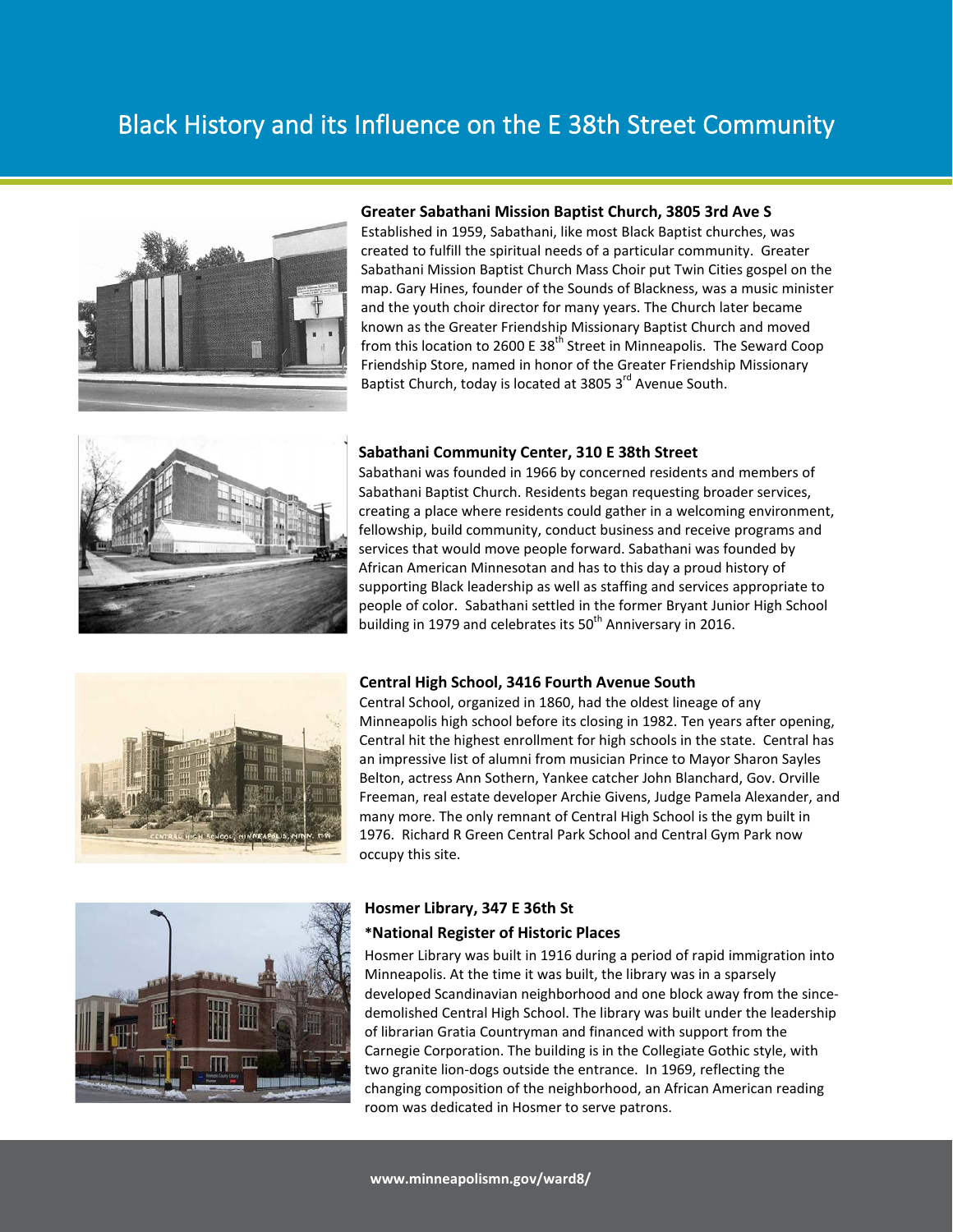# Black History and its Influence on the E 38th Street Community



### **38th Street and 4th Avenue Business Corner**

The corner of 38<sup>th</sup> Street and 4<sup>th</sup> Avenue has been, for decades, a center of business and community featuring Black ownership and executive leadership of organizations and businesses. The intersection has been home to eateries, retail stores, a grocery store, and the Minneapolis Urban League south location. Today,  $38<sup>th</sup>$  Street and  $4<sup>th</sup>$  Avenue and the surrounding area remain home to properties predominantly owned by entrepreneurs of color, including the Spokesman-Recorder, Kente Circle, and more.



### **Minnesota Spokesman Recorder, 3744 4th Avenue South \*Minneapolis Designated Historic Landmark**

Celebrating its 80th anniversary in 2015, the Minnesota Spokesman-Recorder is the oldest Black-owned business in the state of Minnesota. Established in August 1934 by Cecil E. Newman, the Spokesman-Recorder remains a family-run newspaper company that is African American and woman-owned, led by CEO/Publisher Tracey Williams-Dillard, granddaughter to Mr. Newman.



## **Tilsenbilt Homes, on 3rd, 4th, and 5th Ave in the 3800-4600 blocks \*Nomination pending, Minneapolis Historic Landmark**

The Tilsenbilt homes, a group of over 50 homes just south of the E 38th Street Corridor, were constructed in the 1950's by Edward Tilsen with the help of realtor and philanthropist Archie Givens Sr. The Tilsenbilt Homes are believed to be one of the first federally-supported residential housing developments in the United States that were open to homebuyers of all races.



#### **Nacirema Club, 3949 4th Ave South**

The Nacirema Club ("American" spelled backwards) was a "bring your own bottle" bar that catered to African American community members as a place to socialize and dance.